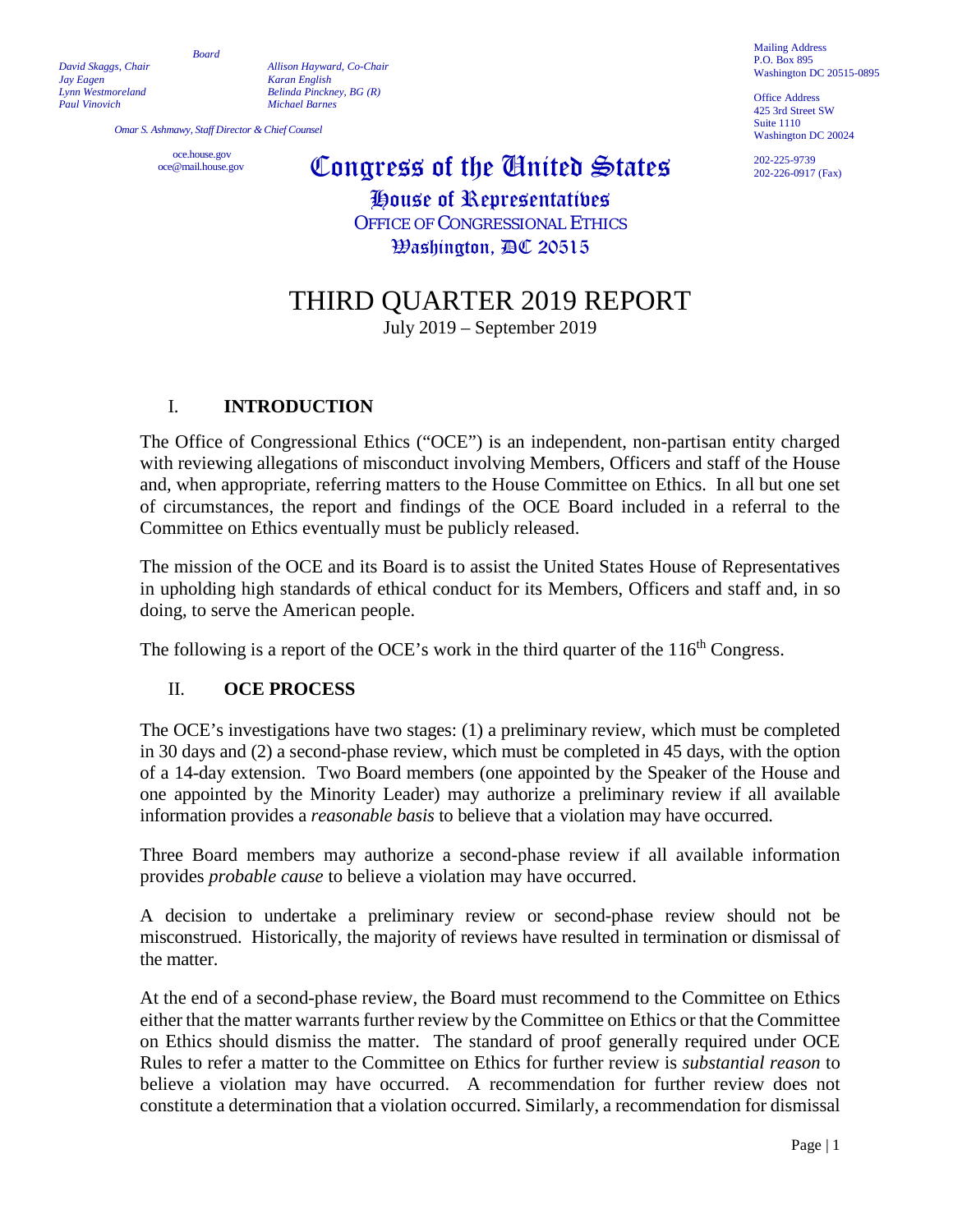does not constitute a determination that a violation did not occur, but only that the information available to the OCE does not provide a substantial reason to believe a violation occurred or, in some cases, that the conduct at issue falls outside of the OCE's jurisdiction.

The OCE is not authorized to sanction Members, officers or employees of the House or to recommend any sanctions. The Committee on Ethics has the exclusive authority to determine if a violation has occurred and, if so, what sanction may be in order. When it makes its recommendation, the OCE Board may also transmit to the Committee on Ethics findings that include, among other things, findings of fact and citations to laws, rules or regulations that may have been violated. A chart depicting the OCE's review process is available on the OCE website at [http://oce.house.gov.](http://oce.house.gov/)

## III. **CITIZEN COMMUNICATIONS**

Any member of the public may bring a matter of suspected misconduct involving a Member, Officer or staff of the House to the attention of the OCE. Approximately 2,679 private citizens have contacted the OCE during the  $116<sup>th</sup>$  Congress. These contacts were of two types: (1) requests for information about the OCE and its procedures; and, (2) allegations of misconduct. Staff or any Board member may also submit information regarding an alleged violation for consideration by the Board. The OCE requests all submissions of information be made in writing.

## IV. **BOARD ACTIONS**

The following is a statistical summary of the Board's actions in the third quarter of 2019.

| Type of<br><b>Action</b><br><b>Date</b>        | Commence<br>Preliminary<br>Review | Matter<br>Terminated | Commence<br>Phase II<br>Review | Commence<br>Phase II<br>Review<br>Extension | Transmit<br>Referral<br>for<br>Review | Transmit<br>Referral<br>for<br>Dismissal |
|------------------------------------------------|-----------------------------------|----------------------|--------------------------------|---------------------------------------------|---------------------------------------|------------------------------------------|
| July 12                                        |                                   |                      | $\theta$                       | 2                                           |                                       |                                          |
| August 9                                       | 0                                 | $\Omega$             | $\theta$                       | $\theta$                                    | 3                                     |                                          |
| September 13                                   | 5                                 |                      | $\theta$                       |                                             |                                       |                                          |
| <b>Total for</b><br>Quarter                    | 5                                 | $\bf{0}$             | $\boldsymbol{0}$               | 2                                           |                                       | 3                                        |
| Total for 116 <sup>th</sup><br><b>Congress</b> | 14                                |                      |                                |                                             |                                       |                                          |